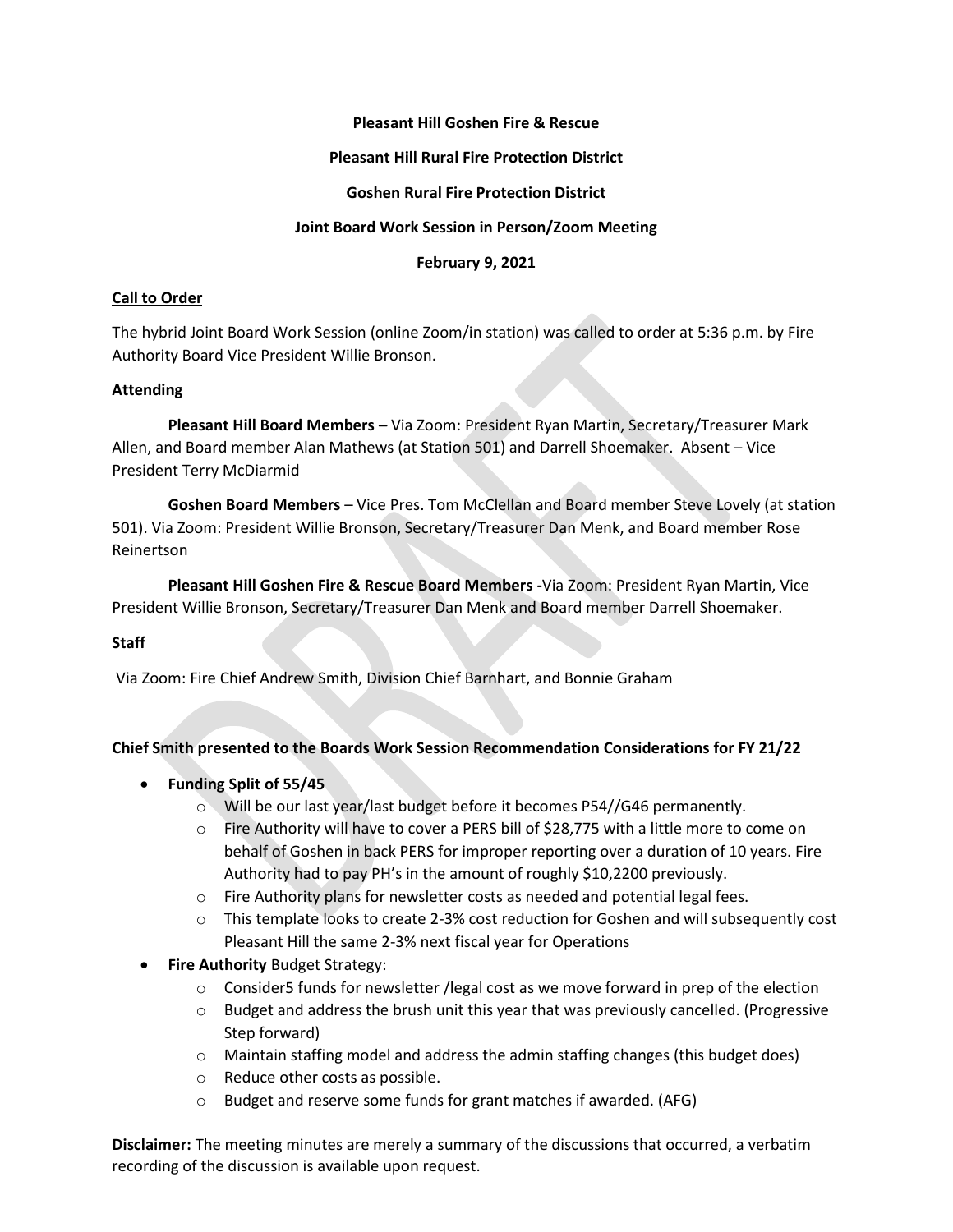- **Pleasant Hill** Budget Strategy:
	- o District focuses funds on process for development of a construction/capital plan for replacement of the Pleasant Hill Station and determining the cost.
	- o Pleasant Hill also deal with the fence issue at 502, its i**mminent.**
	- o Take necessary steps to plan for a fire station including finding an architect/engineer.
- **Goshen** Budget Strategy:
	- Plan funds future expansion and reserve; no immediate actions at this point. Goshen, support the efforts to develop plans for future growth and fire station and the PAC.

Potential for costs associated to the septic/drain field challenges. (still under review)

• **All Parties:**

- Be prepared with answers for the questions that came up in the previous election. Empower the PAC to take a stand for what this means and fire up volunteers Consider true cost of why vs. why not with the big change being the fire station and the staffing of said fire station.
- Review and consider update of the existing strategic plan
- Block out all distractions possible as independent Districts to focus on what the final means for ALL PARTIES/COMMUNITES.
- Do not start TOO premature with the primary publications. (Last time)
- Fire Authority Board for next FY MUST be the most aggressive and available Board members to help propel this TOGETHER.

Included a sample Budget projections and Fiscal considerations for 2021-2022

Willie Bronson provided input on keeping the financial split 56%/44% for another year, instead of being distracted by getting to the 50/50 split. Need to move forward in planning new fire station cost and having a plan to provide for the public.

Discussion about how to educate the patrons of Pleasant Hill on the annexation and what they are getting in return.

Suggestions:

Quarterly newsletters, Open Houses (COVID-19 allowing), use of Social Media (Website, Facebook, Twitter, Instagram, and Next-Door Pleasant Hill)

The focus and effort need to be Annexation.

Meeting was closed.

Bonnie Graham

Recording Secretary

**Disclaimer:** The meeting minutes are merely a summary of the discussions that occurred, a verbatim recording of the discussion is available upon request.